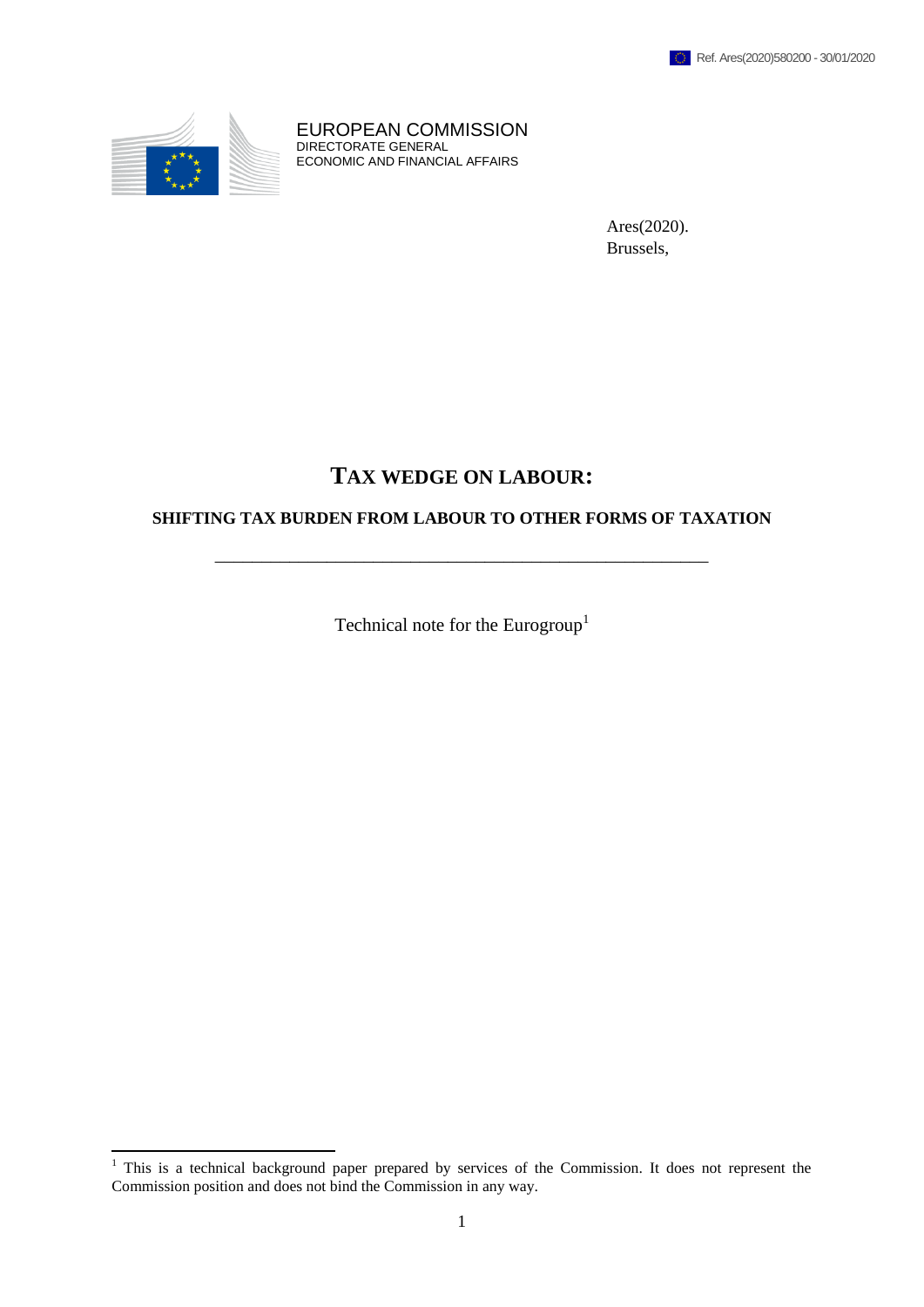#### **1. Introduction**

1

**Climate change is one of the most serious challenges facing our world today and it is expected to affect our economies and societies.** The economic consequences of climate change are affecting consumers, workers, businesses, public finances and financial markets alike. As a response to these challenges, the European Commission presented the European Green Deal<sup>2</sup> – a roadmap for making the EU's economy sustainable by 2050 by turning climate and environmental challenges into opportunities across all policy areas and making the transition just and inclusive for all. Moreover, to back up its commitment to becoming climate-neutral by 2050, the European Commission has presented the Sustainable Europe Investment  $Plan<sup>3</sup>$ , aiming at mobilising public investment and helping to unlock private funds through EU financial instruments.

**As set out by the European Green Deal, taxation can contribute to the transition towards a climate-neutral economy.** Carbon taxes and emissions trading systems (ETS) are widely considered the single most effective way for countries to reduce their greenhouse gas emissions.<sup>4</sup> Carbon pricing internalises the environmental costs of production and consumption, and stimulates clean technology and market innovation, which are needed to achieve an efficient transition to a climate-neutral economy. While ETS provide an efficient way of addressing carbon emissions in energy-intensive sectors, taxation and regulations have often been used efficiently in non-energy-intensive and household sectors.<sup>5</sup> Taxation also has the advantage of generating revenue which can be used to finance the additional investments of EUR 260 billion a year, which are needed to reach the 2030 climate and energy targets. <sup>6</sup> Additional tax revenue can also be used to finance labour tax reductions.

**The call to use taxation in the transition towards a climate-neutral economy puts the question of how to finance labour tax reductions into another perspective.** Following its commitment in 2015 to benchmark the tax wedge on labour<sup>7</sup>, the Eurogroup annually takes stock of the reductions of the tax burden on labour. While only a few Member States have the fiscal space to reduce the tax burden on labour without the need for offsetting measures, most Member States will have to either reduce expenditures or shift the tax burden to other taxes.<sup>8</sup> While the revenue potential of consumption and recurrent property taxes has often been used to finance reductions in the tax wedge on labour, only very few Member States used environmental taxes as an alternative financing source. As part of the transition towards a climate-neutral economy, this note makes the case for relying more on environmental taxation to finance labour tax reductions, as shifting to environmental taxes can offer a win-win situation. The note also discusses the advantages and drawbacks of environmental taxes and compares them with other revenue sources.

 $2^2$  European Commission communication (2019) "The European Green Deal", COM(2019) 640 final.

<sup>&</sup>lt;sup>3</sup> European Commission Communication (2019) "Sustainable Europe Investment Plan - European Green Deal Investment Plan", COM(2020) 21 final.

<sup>&</sup>lt;sup>4</sup> Also, regulatory measures (e.g. setting targets or technological standards) can be used to reduce environmentally harmful behaviour and counteract climate change. Which policy instrument is most suitable will depend on the specific situation and on country-specificities.

<sup>5</sup> Mirrlees, J., Adam S., Besley T., Blundell R., Bond S., Chote R., Gammie M., Johnson P., Myles, G. and J.

Poterba (2011). Tax by Design: The Mirrlees Review, New York: Oxford University Press.

<sup>6</sup> The key targets for 2030 are: at least 40% cuts in greenhouse gas emissions (from 1990 levels), at least 32% share for renewable energy and at least 32.5% improvement in energy efficiency.

 $7$  The tax wedge is defined as the sum of personal income taxes and employee and employer social security contributions net of family allowances, expressed as a percentage of total labour costs (the sum of the gross wage and social security contributions paid by the employer).

<sup>&</sup>lt;sup>8</sup> Also the 2020 euro area recommendation, as proposed by the Commission, calls for a tax shift away from labour.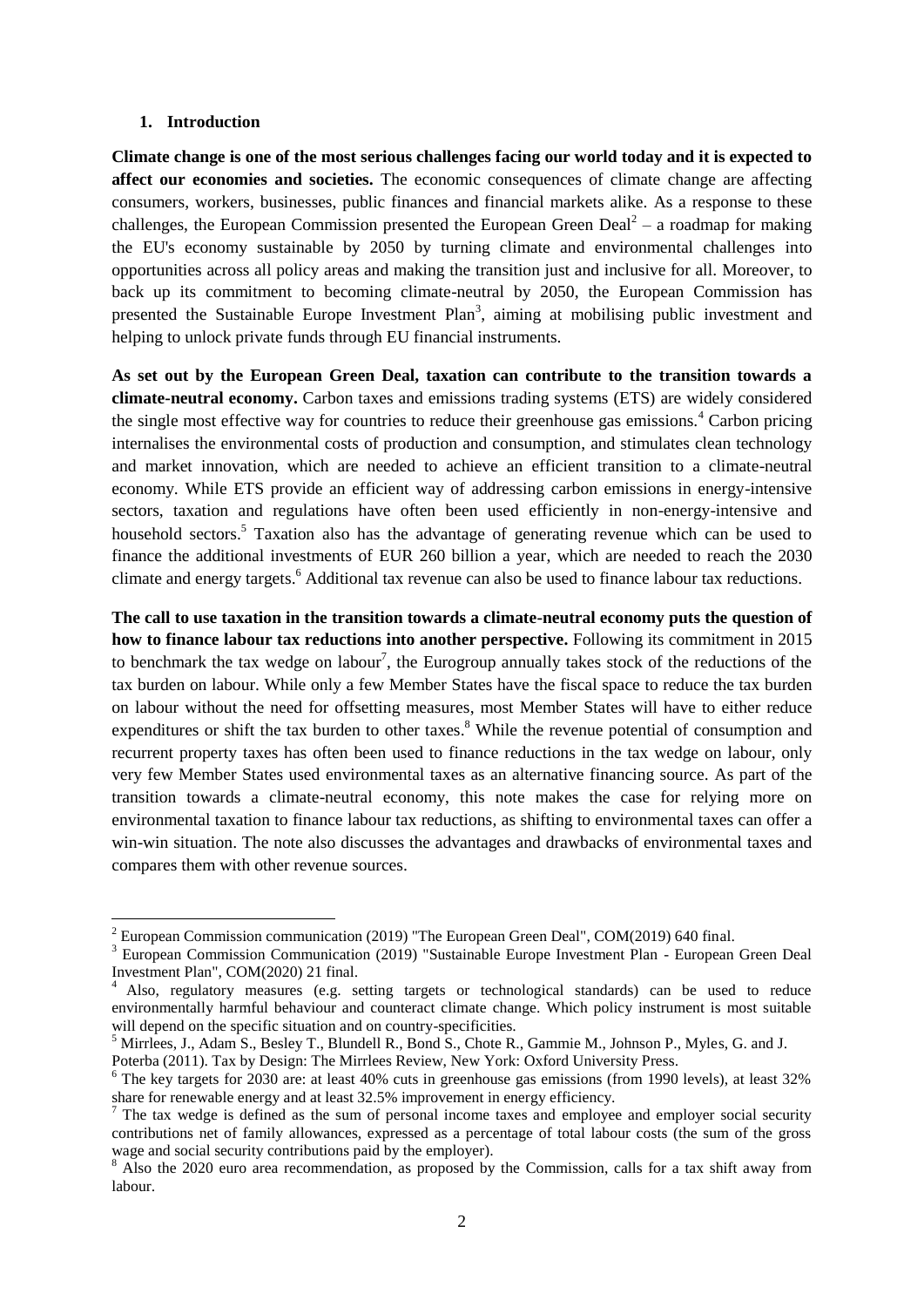#### **2. Benchmarking the tax wedge on labour in the euro area – the state of play**

**The overall tax burden in the EU is above the OECD average and is still skewed towards labour**. For euro area Member States, the tax burden on labour stood on average at 20.9% of GDP in 2017 and is among the highest in the world. For most governments, taxes on (employed) labour (personal income tax, as well as employer and employee social security contributions) are the most important source of tax revenue, contributing nearly half of all revenues (Graph 1). A high tax burden on labour runs counter to the objective of boosting economic activity and increasing employment. Reducing personal income taxes or employee social security contributions has the potential to stimulate labour supply and create work incentives, in particular for low-income and second earners, who are especially responsive to changes in after-tax wages. Reducing employer social security contributions can contribute to support job creation and improve firms' cost-competitiveness. However, the level of labour taxation very much depends on national preferences and on the size of the social security system, implying that there is no optimal labour tax burden. What is of greater importance is the overall tax structure and the distribution of the tax burden over the different income groups.





**Graph 1: Taxes as % of GDP, 2017 Graph 2: Euro area average tax wedge on labour for a single worker (2007-18)**



*Source:* European Commission services. *Notes:* Euro area averages are GDP-weighted. *Source:* European Commission Tax and Benefits Indicator database based on OECD data.

**Several Member States have undertaken reforms to reduce the tax burden on labour over past**  years. In 2015, the Eurogroup agreed to benchmark euro area Member States' tax burden on labour<sup>9</sup>, relying on two indicators: the tax wedge on labour for a single worker at average wage and at low wage (50% of the average wage) respectively. As a result of implemented policy reforms, the euro area average tax burden on labour has since decreased in the euro area, in particular for low-income earners (Graph 2). However, differences between euro area Member States in terms of the overall tax burden on labour and its composition remain substantial (Graphs 3 and 4). In 2018, tax wedge reductions for average income earners were most significant in Estonia and Belgium. For low income earners, labour tax reductions were notably large in Estonia and Latvia, reducing the tax wedge by more than five percentage points.<sup>10</sup>

 9 http://www.consilium.europa.eu/en/press/press-releases/2015/09/12-eurogroup-statement-structural-reform/  $10$  On the other hand, the tax wedge increased for low-income earners in Slovakia in 2018, which is mainly explained by the fact that the tax system is not indexed for wage increases.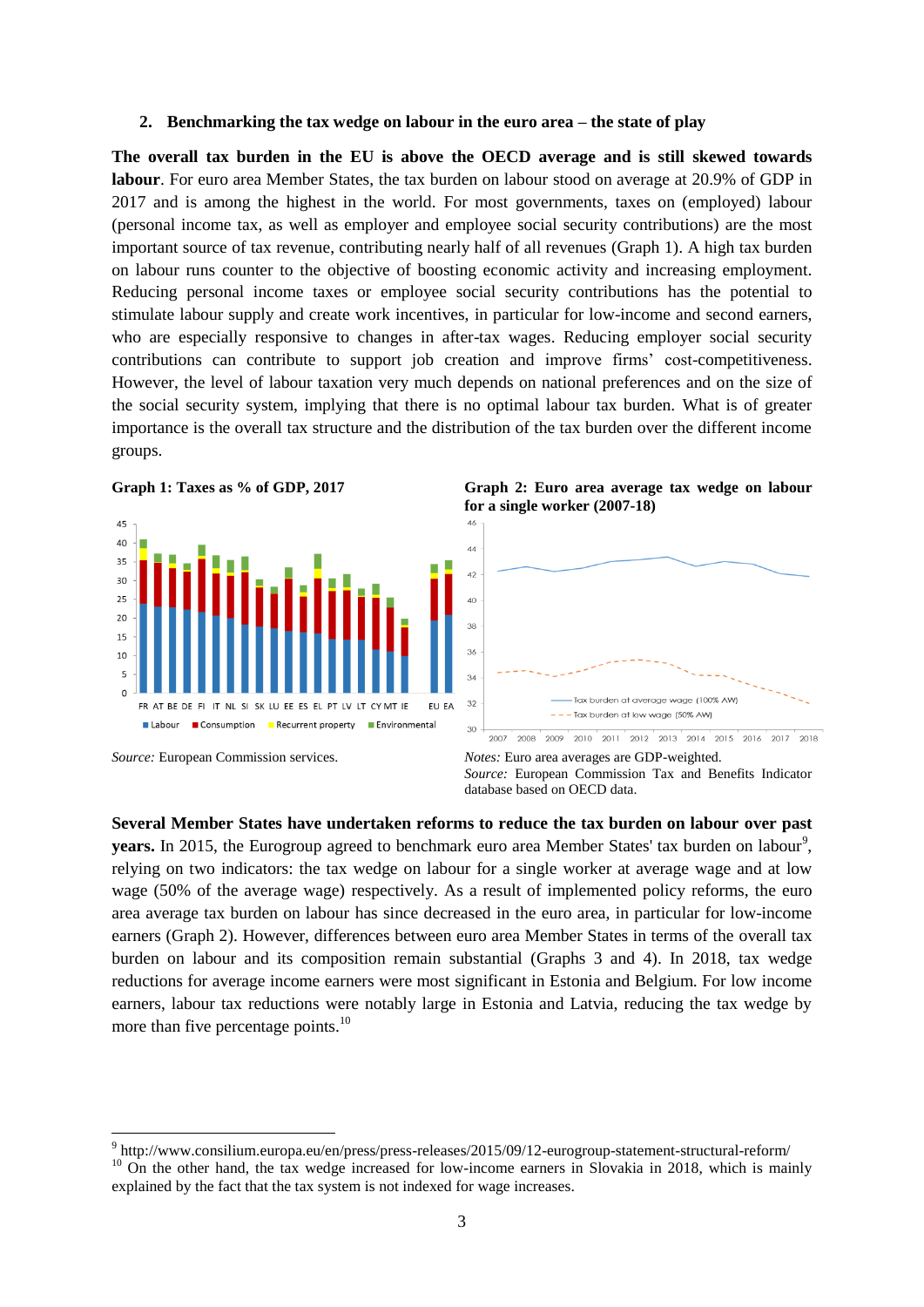

**Graph 3 - The tax burden on labour for a single person at the average wage (2018-2015)**



**Graph 4 - The tax burden on labour for a single person at low wage (2018-2015)**

*Notes:* The line in the graphs represents the benchmark, i.e. the GDP-weighted EU average. The low wage indicator is 50% of the average wage. The indicators for 2018 reflect the reforms introduced in 2018, as an annual average based on monthly data. This means that, if a reform became effective early 2018, it will be more strongly reflected in the indicator. If a reform became effective only at the end of 2018, it does not show strongly yet and will only be fully reflected in the 2019 indicator. *Source:* European Commission Tax and Benefit Indicator database based on OECD data [\(http://europa.eu/economy\\_finance/db\\_indicators/tab/\)](http://europa.eu/economy_finance/db_indicators/tab/)

#### **3. Shifting from labour to environmental taxes**

**.** 

**Shifting the burden to other tax bases is the most common way of financing labour tax reductions.** Given the overall limited fiscal space, only few Member States have the opportunity to reduce the tax burden on labour without the need to offset revenue losses. Over past years, some Member States financed labour tax reductions by cutting public expenditure. However, most of them chose to make the overall tax system more growth-friendly and to increase other taxes that are less growth-distortive. In particular, consumption taxes, recurrent property taxes and environmental taxes are considered as good candidates in this respect.<sup>11</sup> Indeed, Member States' experiences show that reductions in labour taxation were often compensated by shifts to these taxes (Graph 5). However, some Member States facing a relatively high tax burden on labour, might still have some tax shift potential (Graph 6).

<sup>&</sup>lt;sup>11</sup> OECD (2010), 'Tax Policy Reform and Economic Growth', [http://dx.doi.org/10.1787/9789264091085-en.](http://dx.doi.org/10.1787/9789264091085-en)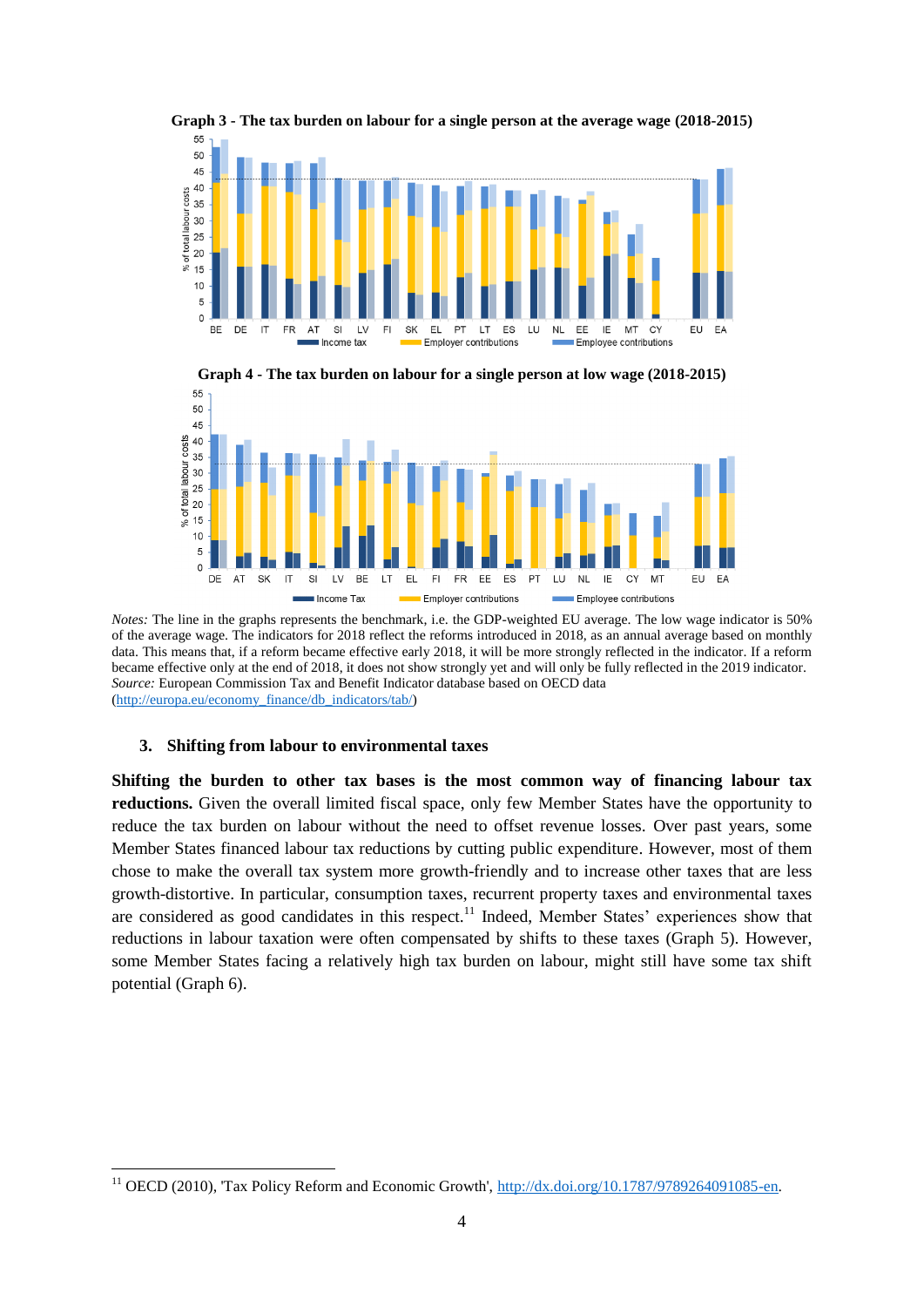

**Graph 5 – Variation in labour taxes vs variation in** 

**Graph 6 – Labour taxes vs taxes less detrimental to** 

*Note:* Graphs are not reflecting recent tax reforms (2018 and later). *Source*: Commission services.

**Also further improving tax governance helps increasing revenue and can serve as an alternative financing source.** A considerable amount of revenue could be raised by improving collection of existing taxes and by introducing measures to improve tax compliance. While capital and labour taxes entail relatively important compliance costs in many Member States, recurrent property, consumption and environmental taxes are often easier to collect. Moreover, capital taxes are more often subject to tax evasion, than other taxes. In general, improving tax governance should be part of any tax reform aiming at adjusting the tax structure. See Table 1 for an overview of the properties of the different types of taxes.

| Tax category               | Less detrimental to growth | <b>Distributional impact</b> | Tax governance |
|----------------------------|----------------------------|------------------------------|----------------|
| Corporate taxes            |                            |                              |                |
| Capital income taxes       |                            |                              |                |
| Labour taxes               |                            |                              | $+/-$          |
| Inheritance and gift taxes |                            |                              |                |
| Recurrent property taxes   |                            | +/-                          |                |
| Consumption taxes          |                            |                              |                |
| Environmental taxes        |                            |                              |                |
|                            |                            |                              |                |

**Table 1 – Features of different tax categories**

*Source*: European Commission, Tax policies in the European Union, 2019 Survey.

**While consumption taxes have a high revenue potential, they may be regressive**. Given the size of their potential tax base, consumption taxes are often preferred over other taxes as a revenue-raising instrument. However, higher consumption taxes are often associated with lower tax progressivity.<sup>12</sup> While reduced VAT rates are sometimes introduced to support low-income households, they were found to be a poorly targeted and costly way of achieving this aim.<sup>13</sup> Moreover, a rise in consumption taxes could increase prices and feed into wage increases that, at least partly, counteract the reduction in labour costs resulting from the tax shift (referred to as the 'second round effect').<sup>14</sup> If wages do not react quickly, a shift from labour to consumption taxes could strengthen competitiveness (referred to

**<sup>.</sup>**  $12$  N. Pestel and E. Sommer (2015). Shifting Taxes from Labor to Consumption: More Employment and more Inequality, ZEW Discussion Paper No. 15-042.

<sup>&</sup>lt;sup>13</sup> OECD (2014, updated 2018) "The distributional effects of consumption taxes in OECD countries." (OECD Tax Policy Studies No 22/2015), [http://www.oecd.org/ctp/the-distributional-effects-of-consumption-taxes-in](http://www.oecd.org/ctp/the-distributional-effects-of-consumption-taxes-in-oecd-countries-9789264224520-en.htm)[oecd-countries-9789264224520-en.htm.](http://www.oecd.org/ctp/the-distributional-effects-of-consumption-taxes-in-oecd-countries-9789264224520-en.htm)

Accounting for the second-round feedback effects of tax reforms on the tax base is important from a fiscal sustainability point of view because these effects can make the tax reduction partially self-financing. (QREA 2018 - volume 17 no 2).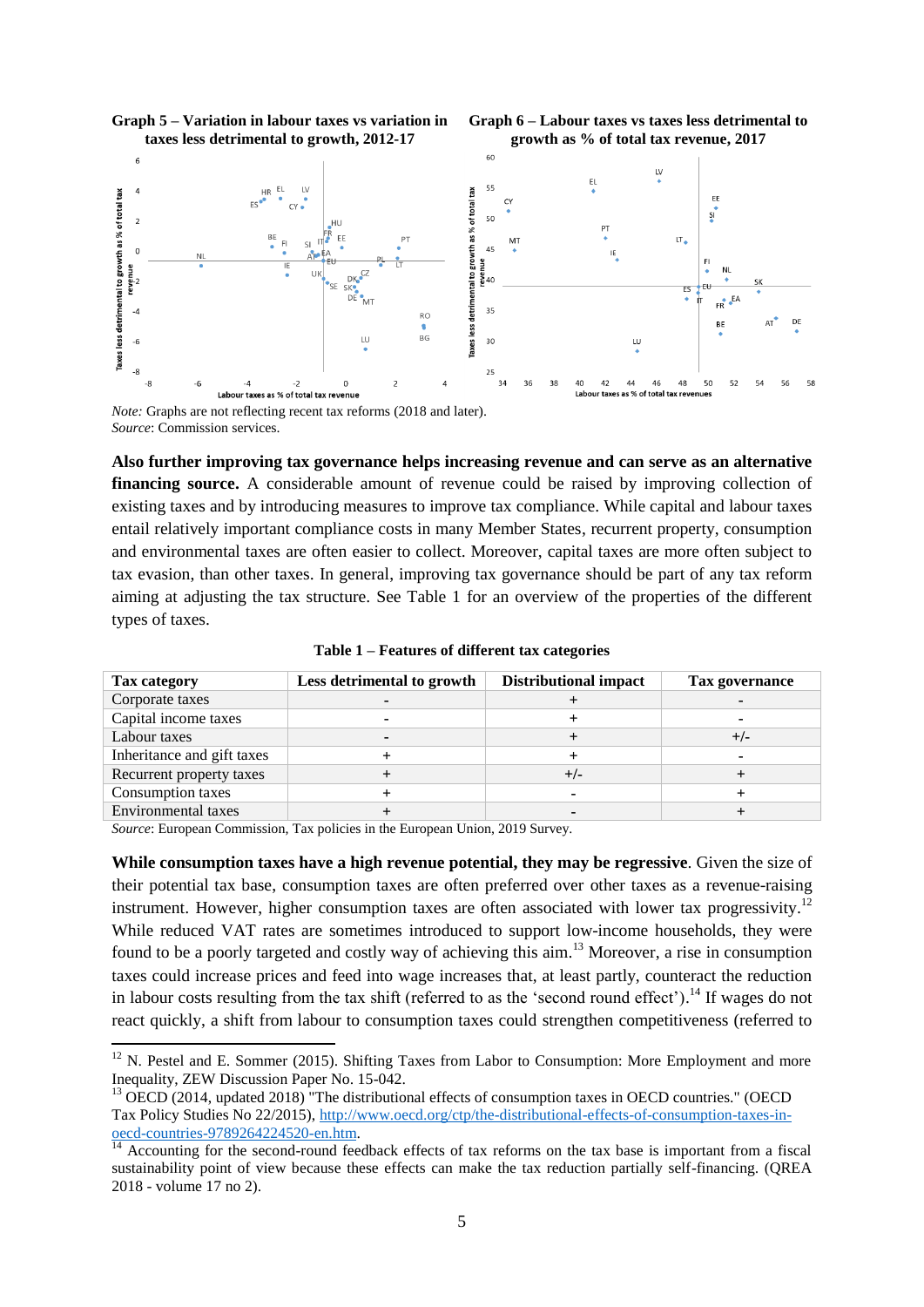as "internal devaluation"). Given this, one should take into account potential spill over effects in the euro area when considering shifting the tax burden from labour to consumption.

**Recurrent taxes on immovable property provide a stable tax base, but face some implementation difficulties (e.g. property valuation).** Since property ownership is generally easy to establish and identify, taxing immovable property offers a stable tax base that could serve as a source of financing a tax shift away from labour. Moreover, the fixed geographic location of immovable property makes taxation difficult to evade. In Member States where property values were not updated for many years, increasing revenue could be done by bringing the tax base in line with market values instead of increasing tax rates. However, failure to regularly update property values erodes the tax base over time, while giving further support to rising property prices and creating potentially inequitable effects. Postponing the revision of property values may reduce the political feasibility of a reform, due to distributional concerns. Due attention should therefore be given to the timeframe for increasing recurrent property taxes, given the long-term nature of housing investment, the significant lock-in effects and the potential impact on housing market dynamics.

**While environmental taxes help achieve environmental objectives, they may have a negative distributional impact.** If well-designed, environmental taxes can play an important role in furthering a circular economy, changing behaviour and help reducing negative externalities, which are harmful to sustainable long-term growth. Moreover, macro-economic modelling shows that environmental and economic gains can simultaneously be achieved ('double dividend') by shifting from labour taxes to environmental taxes.<sup>15</sup> Environmental taxes also support intergenerational fairness, as they help meeting today's environmental challenges, without unduly placing a burden on future generations. However, in the short run, they bear the risk to increase prices and as such to disproportionally affect people with low income.

**The potentially regressive nature of environmental taxes is a challenge to increasing their use, which calls for considering compensatory measures.** Specific concerns with respect to the competitiveness of energy or resource intensive sectors as well as the administrative and enforcement costs linked to their implementation have in the past been obstacles to a more extensive use of carbon pricing. The potentially regressive character of environmental taxes is also seen as a barrier to increasing their use. Environmental taxes may affect the cost of basic goods, like heating, electricity and transport. Since low-income households spend a larger share of their income on these goods than high-income earners, an increased level of taxation of these goods may – if happening in isolation – have regressive distributional effects. This disadvantage can be addressed by bundling environmental tax increases with accompanying measures, like financial support to those most affected in the form of targeted benefits or subsidies to adopt more energy-efficient technology. Moreover, in the context of a tax shift, labour tax reductions could take the form of cuts in employees' social security contributions or income taxes for specific low-income earners, to mitigate potential regressive effects and to overcome the resistance to environmental taxes. Moreover, making environmental tax increases part of a comprehensive (tax) reform package helps increasing their political acceptance.<sup>16</sup>

**Moreover, environmental taxes remain relatively low in many euro area countries, leaving substantial scope to using them more extensively as a source of financing labour tax reductions**.

**.** 

<sup>&</sup>lt;sup>15</sup> See, for example, Freire-González, J. (2018). Environmental taxation and the double dividend hypothesis in CGE modelling literature: A critical review. Journal of Policy Modeling, 40 (1).

<sup>&</sup>lt;sup>16</sup> For a further discussion of enhancing political acceptability see Klenert, D., Mattauch, L., Combet, E., Edenhofer, O., Hepburn, C, Rafaty, R. and N. Stern (2018), Making carbon pricing work for citizens, Nature climate change, vol 8.